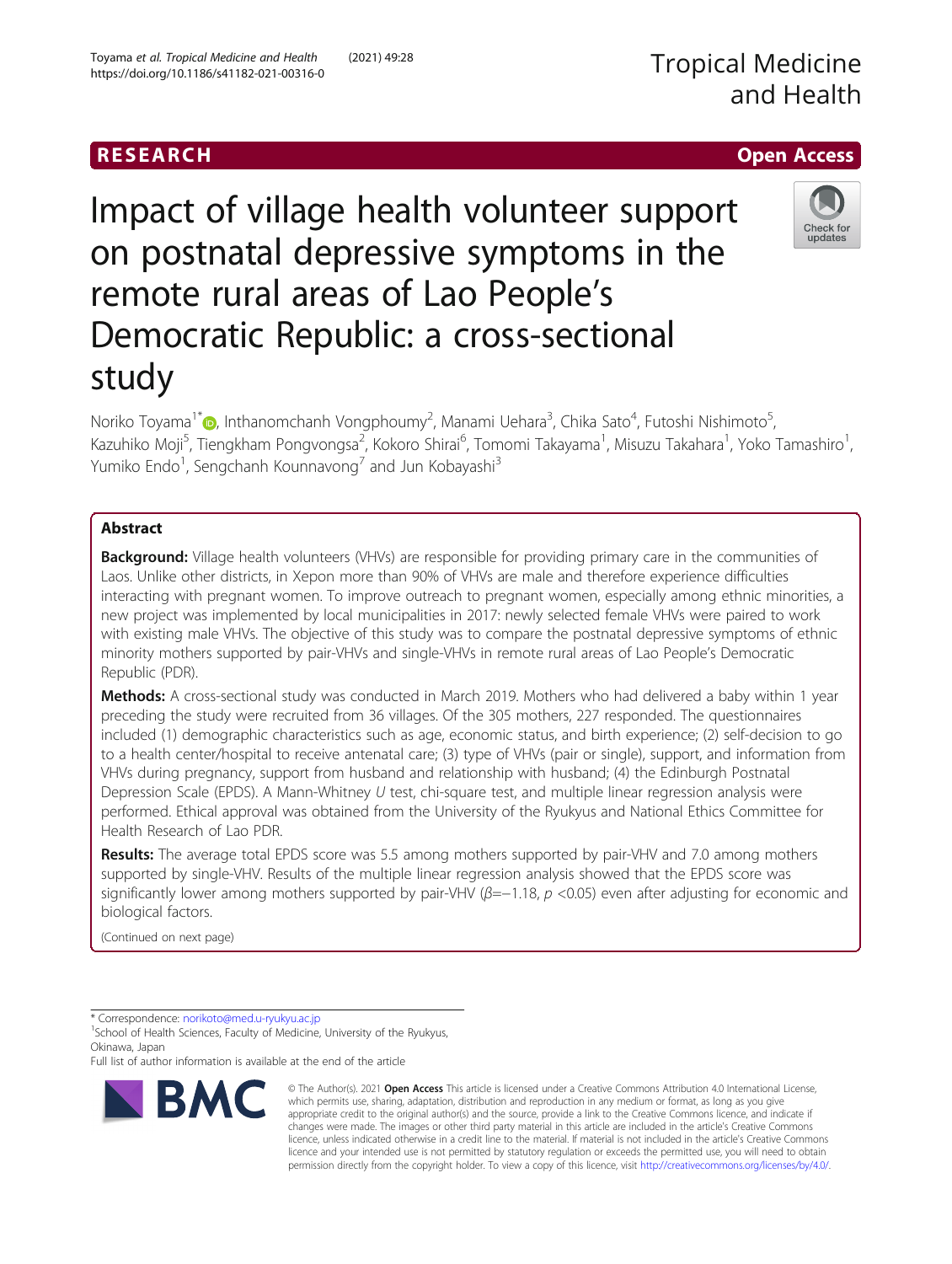### (Continued from previous page)

**Conclusions:** Mothers supported by pair-VHV had a significantly lower EPDS score than those supported by single-VHVs in this study area, suggesting that the support of male and female VHV pairs contributed to improving mental health status among ethnic minority mothers in remote rural areas of Lao PDR. Expanding the program to train female VHVs working with male VHVs is necessary for improving maternal and child health in a rural district of Lao PDR.

Keywords: Postnatal depressive symptoms, Village health volunteer, Social support, Cross-sectional study

# Background

The impact of maternal mental health problems on infants and children has been identified mostly in terms of psychosocial and emotional development  $[1-3]$  $[1-3]$  $[1-3]$  $[1-3]$  $[1-3]$ . The effects of maternal mental health on child abuse and neglect have also been reported [\[4](#page-8-0), [5](#page-8-0)]. Previous studies show that the prevalence of maternal mental disorders in low- and middle-income countries (LMICs) is higher than that in high-income countries (HICs) [[6\]](#page-8-0). The World Health Organization (WHO) attributes this high prevalence of maternal mental disorders in LMICs to adolescent pregnancy, unsupportive marital relationships, nulliparity, poverty and lack of financial resources, lack of practical support, illiteracy, minimal assistance, poverty, problematic relationships with in-law families, and so on  $[6]$  $[6]$ .

Previous studies reported that social support has a positive effect on maternal mental health status in both HICs and LMICs [[7](#page-8-0)–[9\]](#page-8-0). According to the WHO, community health workers (CHWs) are people engaged in primary health care in the community on behalf of medical personnel [[10](#page-8-0)]. CHWs are effective in delivering a variety of services and interventions including providing basic health care, health education, and promoting the uptake of health services in rural- and low-income settings. Therefore, CHWs may be one of the resources needed to improve maternal mental health status in LMICs.

Lao PDR is a LMIC in Asia, and still faces high maternal and infant mortality, even though maternal mortality has successfully declined from 1660/100,000 live births in 1990 to 197/1,000,000 in 2015 [[11,](#page-8-0) [12\]](#page-8-0). Despite the considerable recent progress in maternal and child health, health disparities such as those between urban and rural areas, the rich and poor, and major and minor ethnic groups have increased. Therefore, it is necessary to pay attention to pregnant women in rural and ethnic minorities.

In Lao PDR, village health volunteers (VHVs) work as CHWs and play an important role in the community. The main activities of VHVs include helping health workers with outreach activities, providing health education to communities, providing basic primary care in remote areas, referring patients to health care facilities, facilitating prenatal care clinics at health care facilities, and conducting community-based surveillance for vital events and malaria in villages with endemic malaria [\[13](#page-8-0)]. VHVs in each village were selected according to criteria such as possessing good health, completion of at least a primary level of education, and willingness to work on a voluntary basis. In Xepon district, VHVs play an important role in providing primary health care; however, they are mostly male. Many women are not qualified to become VHVs because of the high dropout rate in early primary school and illiteracy. Therefore, male VHVs sometimes face challenges in identifying newly pregnant women and communicating with them.

To promote maternal and child health, a communitybased approach was launched in September 2017 in Xepon district. New female VHVs from each village were selected in 19 villages and received training related to recognizing the signs of danger during pregnancy, importance of health checkups for pregnant women, and collaboration with health centers/hospital staff. Thereafter, female VHVs partnered with male VHVs in the same villages and began joint activities in the community. It was hoped that working in male-female pairs would improve outreach to women who are ethnic minorities and live in poor rural areas, and would have a positive impact on postnatal depressive symptoms. However, no study to date has examined the association between VHVs working as pairs and postnatal depressive symptoms.

### **Methods**

### Study aim, design, and setting

This study aimed to compare the postnatal depressive symptoms of mothers supported by pair-VHVs and single-VHVs in remote rural areas in Lao PDR. Therefore, a cross-sectional study was conducted in Xepon district, which is located in the western area of Savannakhet province. Xepon district is a rural and mountainous area on the Vietnamese border, about 600 km from the capital Vientiane. There are 88 villages in the district, which houses a total population of about 56, 000 people [\[14](#page-8-0)]. Residents use their own distinctive languages and have limited formal education, especially girls. In Savannahket province, the overall net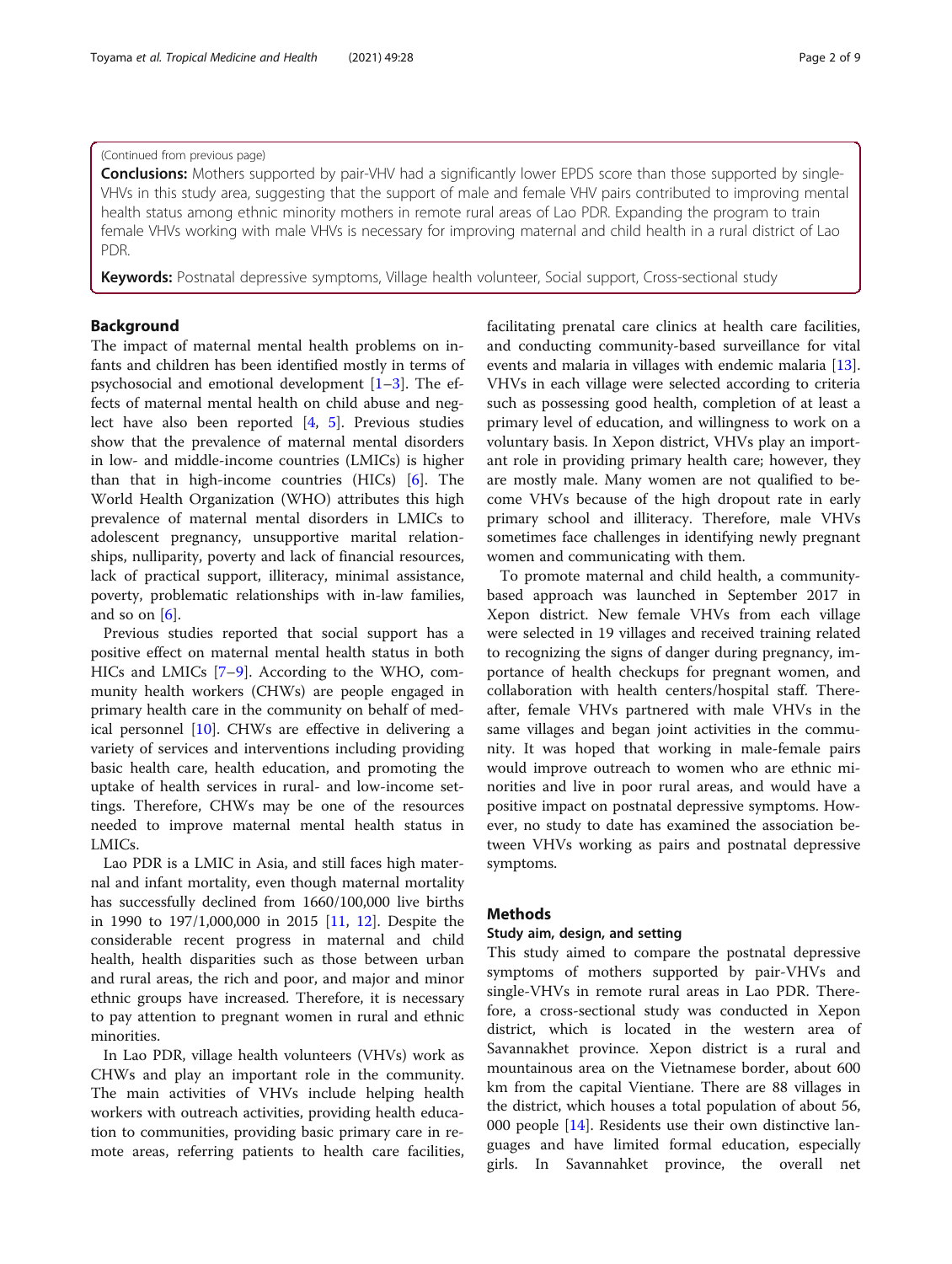enrollment rate in primary school is 90.3% (88.7% for females). However, because of the economic and geographic situation, in 2012, the enrollment rate was only 64.2% for females in Xepon district [[15\]](#page-8-0). Dropout from primary schools among girls is high. Only 50% of female students are promoted to grade 5 [[15](#page-8-0)]. Some women hesitate to use antenatal care (ANC) services because they do not understand Lao and thus experience difficulties in communicating with health staff [\[16](#page-8-0)].

We targeted all 19 villages where VHVs work as pairs and selected another 19 villages where VHVs work alone in Xepon district. The selection criteria were a similar population size and distance to a health facility. Ultimately, of the 19 selected villages, 17 were targeted because we were unable to contact the village leader or VHV of two villages.

### Study participants

In each village, we recruited mothers who had delivered a baby 1 year preceding data collection, had lived in the same village for more than 1 year, and were aged 15 years or more. As Fig. 1 shows, 122 mothers of 190, from 19 villages where VHVs work as pairs and 105 mothers out of 115 from 17 villages where VHVs work alone, participated in the study. We excluded 36 and 71 mothers, respectively, since they were not supported by VHVs during pregnancy. As a result, 86 and 34 mothers, respectively, were included in the data analysis. All participants provided informed consent verbally.

# Data collection

Prior to the research, we trained research assistants on the interview method and ethical issues. Data were collected in March 2019 via face-to-face interviews with structured questionnaires. A Lao language questionnaire was used in this study, and VHVs in each village supported interpretation from the Lao language to the local language when mothers had difficulty in understanding the questionnaire.

# Variables

## Outcome variable

The status of postnatal depressive symptoms was measured using the Edinburgh Postnatal Depression Scale (EPDS). The EPDS consists of 10 items and is widely used to screen postpartum depression [[17\]](#page-8-0). The EPDS was developed from a Western paradigm; however, its reliability and validity have been tested, and the EPDS has been used widely in Asian countries such as Japan and China [[18,](#page-8-0) [19](#page-8-0)]. The scoring system is 0 to 3 points for one question, and the total score is 0 to 30 points for one participant. The cut-off point of the EPDS was different in each country, and there has not been research providing a cut-off point in Lao PDR. Therefore, we used the EPDS score as a continuous variable in our analysis. The Lao language version of the EPDS was obtained from The Health Translations Directory, an initiative of the Victorian Government of the Australian state of Victoria (https://www.healthtranslations.vic.gov.au). This version was pretested involving six mothers with 1-year old children living in the study area. Following the pretest, the wording was modified in a few instances by health staff working at Xepon district.

### Predictor variables

The predictor variables were selected based on the following risk factors of mental health problems in the WHO report: (1) biological characteristics such as age and parity, (2) economic status such as possession of a motorbike, and (3) social factors such as the selfdecision to go to a health center/hospital to receive ANC, and type of VHV support (pair or single).

### Other variables

To show differences between the activities of pair-VHVs and single-VHVs, four types of questions were collected. (1) Support from VHVs during pregnancy consisted of seven items using a 5-point Likert scale. (2) Information given by VHVs during pregnancy consisted of nine items

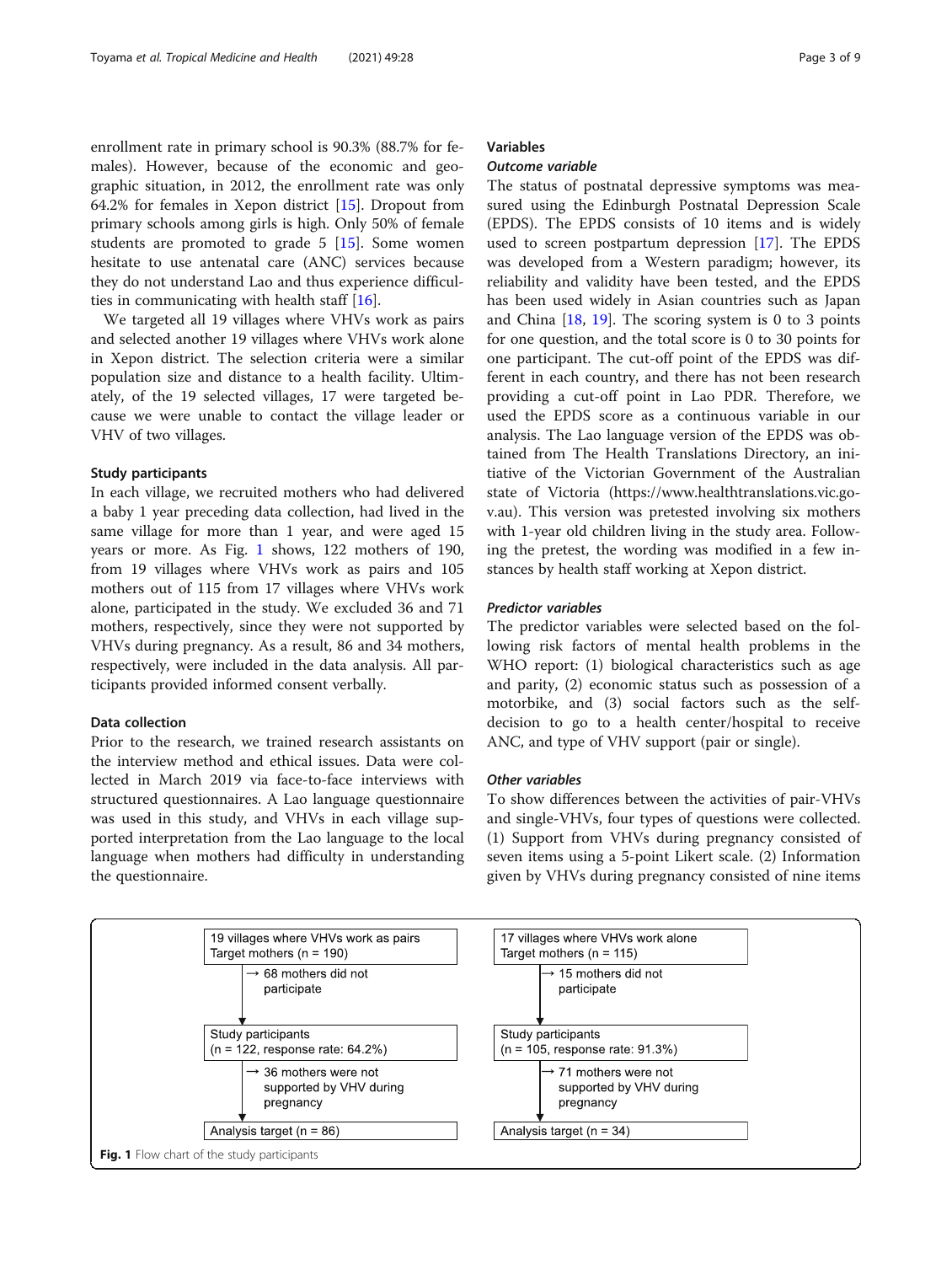using a 4-point Likert scale. These two types of questions were developed by the authors and local health staff considering the local situation. (3) To assess husbands' support during pregnancy, three questions applied in previous research were used for analysis. Two of these questions were related to a reduction in workload during pregnancy and one question has been commonly used to assess male partner involvement [[20](#page-8-0), [21](#page-8-0)]. Each of these three questions used a 5-point Likert scale. (4) The participants' relationships with their husbands consisted of four items requiring yes or no responses. Provision and reception of emotional support and instrumental support between respondents and husbands were used for analysis. These four items were selected and applied from components of health-related community social capital in consideration of the purpose of this study [[22\]](#page-8-0).

### Data analysis

Frequency distributions were generated for the predictor variables. A Mann-Whitney U test was performed for the bivariate association between the EPDS score, VHV support, information from VHV during pregnancy, husband's support during pregnancy, and type of VHV. A t test was used to determine the bivariate association between the total EPDS score and type of VHV. A chisquare test was performed for the bivariate association between relationship with husband and type of VHV. Furthermore, a multiple linear regression analysis was conducted for the multivariate association of postnatal depressive symptoms and pair-VHV support. Model 1 included social factors as the independent variable and EPDS as the dependent variable. Economic factors were added as independent variables in model 2 and biological factors in model 3. SPSS version 26 was used for this analysis. Statistical significance was set as  $p<0.05$ .

### Ethics

The study adhered to the rules and regulations of the Ethics Review Board/Institutional Review Board, in accordance with the World Medical Association Declaration of Helsinki. Ethical approval was obtained from the National Ethics Committee for Health Research, Ministry of Health, Lao PDR, and the University of the Ryukyus.

# Results

# Socio-demographic and economic characteristics of study participants

Approximately three-quarters (70.9% of mothers supported by pair-VHV, 82.4% of mothers supported by single-VHV) were aged between 20 and 34 years. The average age of mothers supported by pair-VHV was 24.2 years, and 25.5 years for mothers supported by single-

VHV (Table 1). The majority (69.5%) belonged to the Makong/Tree ethnic group. More than 60% of the participants (62.4% and 70.6%, respectively) had not received formal education. Approximately 60% of the participants (66.3% and 58.8%, respectively) had motorbikes. More than 70% of the participants (72.1% and 79.4%, respectively) were multiparas. Less than half the participants (30.2% and 44.1%, respectively) made the self-decision to go to a health center/hospital to receive ANC.

### Prevalence of postpartum depressive symptoms

Cronbach's coefficient alpha of EPDS was 0.66. In total, 28 (32.6%) and 18 (52.9%) mothers supported by pair-

Table 1 Socio-demographic and economic characteristics of study participants ( $n = 120$ )

|                                                                | Pair-VHV<br>$n = 86$ |           | Single-VHV<br>$n = 34$ |           |  |
|----------------------------------------------------------------|----------------------|-----------|------------------------|-----------|--|
|                                                                | <b>Number</b><br>(%) |           | Number                 | (%)       |  |
| Age                                                            |                      |           |                        |           |  |
| $<$ 20 years                                                   | 18                   | (20.9)    | 4                      | (11.8)    |  |
| $20 - 34$ years                                                | 61                   | (70.9)    | 28                     | (82.4)    |  |
| 34 years $<$                                                   | 7                    | (8.1)     | 2                      | (5.9)     |  |
| Mean (SD) min-max                                              | 24.2 $(\pm 6.1)$     | $16 - 43$ | 25.5 $(\pm 6.1)$       | $15 - 45$ |  |
| Ethnicity                                                      |                      |           |                        |           |  |
| Makong/Tree                                                    | 54                   | (62.8)    | 21                     | (61.8)    |  |
| Phouthai                                                       | 20                   | (23.3)    | 4                      | (11.8)    |  |
| Others                                                         | 12                   | (14.0)    | 9                      | (26.4)    |  |
| Education                                                      |                      |           |                        |           |  |
| No formal education                                            | 53                   | (62.4)    | 24                     | (70.6)    |  |
| Primary (1-5 years)                                            | 24                   | (28.2)    | 9                      | (26.5)    |  |
| Secondary or above $(< 6$ years)                               | 8                    | (9.4)     | 1                      | (2.9)     |  |
| Economic status                                                |                      |           |                        |           |  |
| Possession of a motorbike                                      | 57                   | (66.3)    | 20                     | (58.8)    |  |
| Parity                                                         |                      |           |                        |           |  |
| Primiparas                                                     | 24                   | (27.9)    | 7                      | (20.6)    |  |
| Multiparas                                                     | 62                   | (72.1)    | 27                     | (79.4)    |  |
| Self-decision to go to a health center/hospital to receive ANC |                      |           |                        |           |  |
| Yes                                                            | 26                   | (30.2)    | 15                     | (44.1)    |  |
| No                                                             | 60                   | (69.8)    | 19                     | (55.9)    |  |
| <b>EPDS</b>                                                    |                      |           |                        |           |  |
| 7<                                                             | 28                   | (32.6)    | 18                     | (52.9)    |  |
| 8<                                                             | 21                   | (24.4)    | 13                     | (38.2)    |  |
| 9<                                                             | 13                   | (15.1)    | 8                      | (23.5)    |  |
| 10<                                                            | 11                   | (12.8)    | 8                      | (23.5)    |  |
| 11<                                                            | 11                   | (12.8)    | 6                      | (17.6)    |  |
| 12<                                                            | 6                    | (7.0)     | 5                      | (14.7)    |  |

SD standard deviation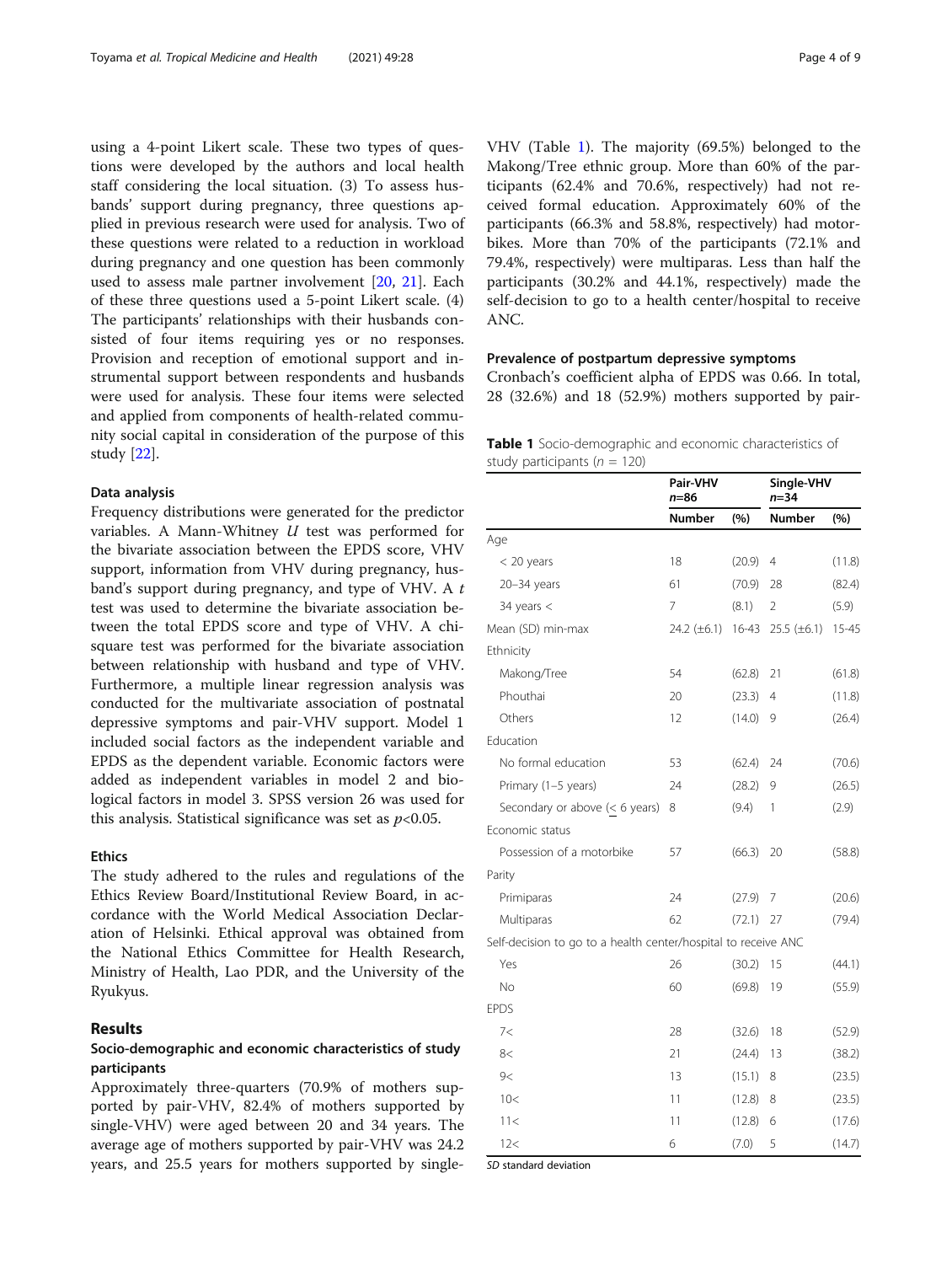VHVs and by single-VHVs, respectively, had a total score of more than 7 on the EPDS. Furthermore, 21 (24.4%, pair-VHV) and 13 (38.2%, single-VHV) mothers had a total score of more than 8 on the EPDS, 13 (15.1%) and 8 (23.5%) scored more than 9, 11 (12.8%) and 8 (23.5%) scored more than 10, and 11 (12.8%) and 6 (17.6%) scored more than 11.

# Bivariate association between type of VHV and EPDS score

Regarding the EPDS score, the average of the total score was 5.5 and 7.0, respectively (Table 2). The highest score among mothers supported by single-VHVs (1.1) was for the EPDS item: "I have been so unhappy that I have had difficulty sleeping." The highest score among mothers supported by pair-VHVs (1.1) was for the item: "I have looked forward with enjoyment to things." Scores for the two items "I have blamed myself unnecessarily when things went wrong" and "I have been so unhappy that I have had difficulty sleeping" were significantly lower among mothers supported by pair-VHVs.

# Multivariate association of postnatal depressive symptoms and pair-VHV support

The results of the multiple linear regression analysis showed that mothers supported by pair-VHVs had significantly lower scores on the EPDS than mothers supported by single-VHVs ( $\beta$  = -0.19,  $p$  <0.05) in model 1 (Table [3](#page-5-0)). In model 2, the association between postnatal depressive symptoms and pair-VHVs support remained statistically significant ( $\beta$  = -0.18,  $p$  <0.05). In model 3, the association between postnatal depressive symptoms and pair-VHV support remained statistically significant  $(\beta = -0.19, p \le 0.05)$ . Apart from the association with

type of VHV support, the self-decision to go to a health center/hospital to receive ANC ( $\beta$  = -0.26, p <0.01), and possession of a motorbike ( $\beta$  = -0.25, p <0.01) were also significantly associated with postnatal depressive symptoms in model 3.

# Bivariate association between participants' type of VHV and VHV support during pregnancy

The results of the Mann-Whitney  $U$  test showed that compared to participants supported by single-VHVs ( $p <$ 0.01), those supported by pair-VHVs had a significantly higher level of VHV support during pregnancy, as reflected by the following items: "VHV checked danger signs during pregnancy," "VHV measured my blood pressure," and "VHV came with me to the ANC visit" (Table [4\)](#page-5-0).

# Bivariate association between type of VHV and information from VHV during pregnancy

The results of the Mann-Whitney *U* test showed that compared to participants supported by single-VHVs, those supported by pair-VHVs received significantly more information from a VHV during pregnancy on the "necessity of receiving ANC," "importance of facilitybased delivery," and "danger signs during pregnancy"  $(p)$  $( 0.05)$  $( 0.05)$  (Table 5).

# Bivariate association between type of VHV and husband's support and relationships

The results of the Mann-Whitney  $U$  test showed that compared to participants supported by single-VHVs, those supported by pair-VHVs had a significantly higher level of their husband's support, as reflected in the

**Table 2** Bivariate association between type of VHV and EPDS score ( $n = 120$ )

|                                                                            | Pair-VHV<br>$n=86$ |       | Single-VHV<br>$n = 34$ |       | p      |
|----------------------------------------------------------------------------|--------------------|-------|------------------------|-------|--------|
|                                                                            | M                  | (SD)  | М                      | (SD)  |        |
| 1. I have been able to laugh and see the funny side of things a            | 0.6                | (0.9) | 0.9                    | (1.0) | 0.15   |
| 2. I have looked forward with enjoyment to things <sup>a</sup>             | 1.1                | (1.2) | 0.8                    | (1.1) | 0.17   |
| 3. I have blamed myself unnecessarily when things went wrong a             | 0.9                | (1.0) | 1.0                    | (1.0) | < 0.01 |
| 4. I have been anxious or worried for no good reason a                     | 0.5                | (0.8) | 1.0                    | (1.0) | 0.46   |
| 5. I have felt scared or panicky for no good reason a                      | 0.6                | (0.9) | 0.8                    | (0.9) | 0.23   |
| 6. Things have been getting on top of me <sup>a</sup>                      | 0.5                | (0.7) | 0.5                    | (0.7) | 0.77   |
| 7. I have been so unhappy that I have had difficulty sleeping <sup>a</sup> | 0.6                | (0.9) | 1.1                    | (1.0) | 0.01   |
| 8. I have felt sad or miserable a                                          | 0.3                | (0.5) | 0.4                    | (0.6) | 0.29   |
| 9. I have been so unhappy that I have been crying <sup>a</sup>             | 0.4                | (0.6) | 0.5                    | (0.6) | 0.20   |
| 10. The thought of harming myself has occurred to me <sup>a</sup>          | 0.0                | (0.3) | 0.0                    | (0.2) | 0.86   |
| Total <sup>b</sup>                                                         | 5.5                | (3.9) | 7.0                    | (4.5) | 0.08   |

<sup>a</sup>Mann-Whitney *U* test<br><sup>b</sup>T test  $^{\rm b}7$  test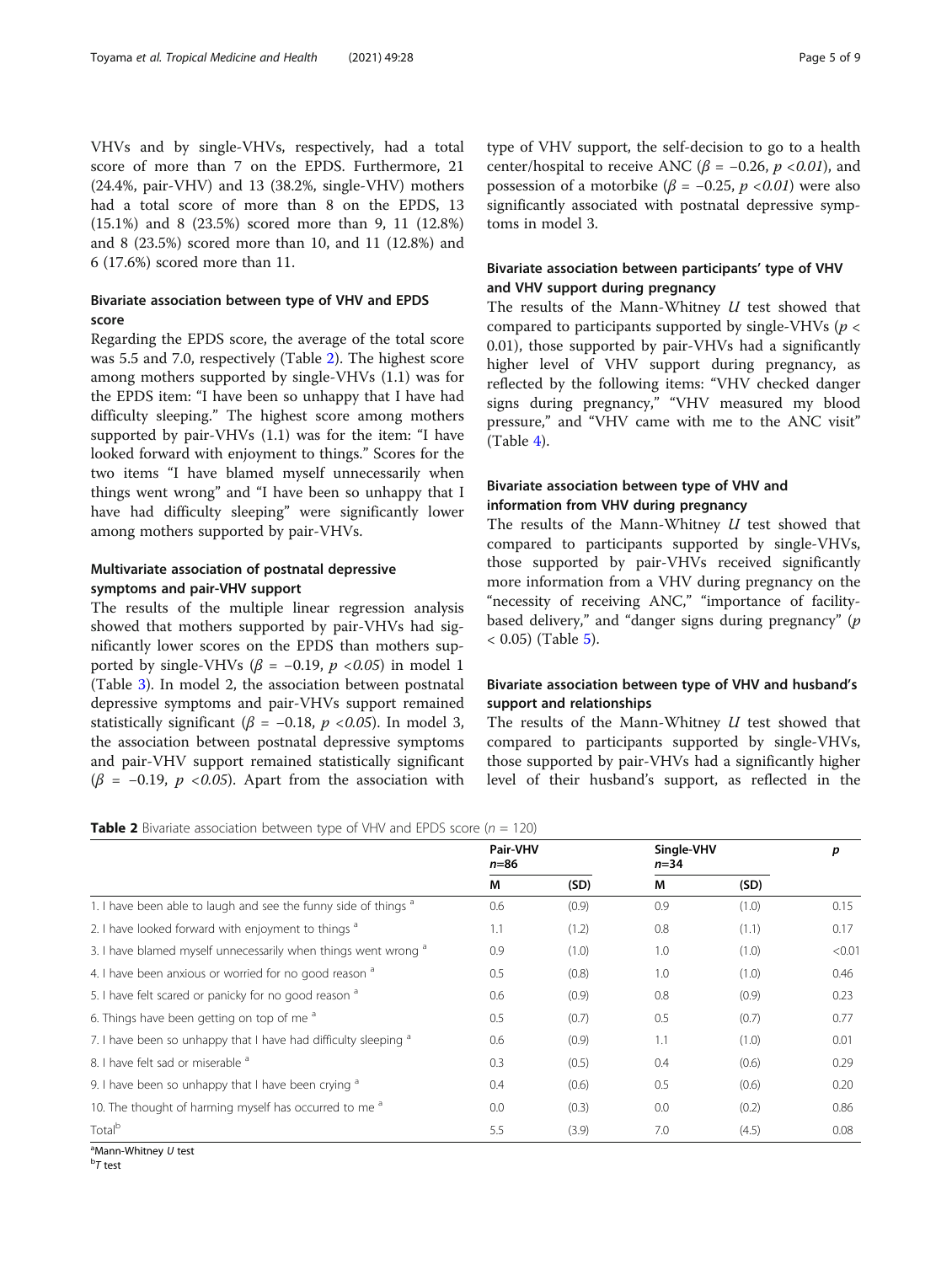<span id="page-5-0"></span>**Table 3** Multivariate association of postnatal depressive symptoms with type of VHV support ( $n = 120^{\circ}$ )

|                                        | Model 1 |         | Model 2 |         |         |              | Model 3 |         |        |
|----------------------------------------|---------|---------|---------|---------|---------|--------------|---------|---------|--------|
|                                        | B       | β       |         | В       | β       |              | В       | β       |        |
| Social factors                         |         |         |         |         |         |              |         |         |        |
| Type of VHV support <sup>b</sup>       | $-1.77$ | $-0.19$ | $\ast$  | $-1.63$ | $-0.18$ | $\ast$       | $-1.76$ | $-0.19$ | $\ast$ |
| Self-decision <sup>c</sup>             | $-2.31$ | $-0.27$ | $***$   | $-2.24$ | $-0.26$ | $\star\star$ | $-2.24$ | $-0.26$ | $***$  |
| Economic factor                        |         |         |         |         |         |              |         |         |        |
| Possession of a motorbike <sup>d</sup> |         |         |         | $-1.86$ | $-0.22$ | $\ast$       | $-2.10$ | $-0.25$ | $**$   |
| Biological factors                     |         |         |         |         |         |              |         |         |        |
| Age                                    |         |         |         |         |         |              | $-0.03$ | $-0.05$ |        |
| Parity <sup>e</sup>                    |         |         |         |         |         |              | $-1.52$ | $-0.16$ |        |
| R <sub>2</sub>                         |         | 0.05    |         |         | 0.08    |              |         | 0.10    |        |

<sup>a</sup>According to multiple linear regression analysis

<sup>b</sup>Type of VHV support: pair-VHV support = 1, single-VHV support = 0

<sup>c</sup>Self-decision: yes=1, no=0

d Possession of a motorbike: yes=1, no=0

e Parity: multiparas=1, primiparas=0

 $*$ <sub>p</sub> $< 0.01$ 

following items: "He wanted me to stay away from farming and hard labor" ( $p < 0.05$ ) (Table [6\)](#page-6-0).

The results of the chi-square test did not demonstrate statistical significance; however, compared to participants supported by single-VHVs, those supported by pair-VHVs reported having a better relationship with their husband, as reflected in the following items: "My husband listens to my concerns and complaints," "I listen to my husband's concerns and complaints," "My husband looks after me when I am sick and confined to a bed for a few days," and "I look after my husband when he is sick and confined to a bed for a few days" (Table [6\)](#page-6-0).

### Discussion

This study showed that mothers supported by pair-VHVs had a better mental health status than mothers supported by single-VHVs in a rural district of Lao PDR

even after adjusting for potential confounding factors. This result supports the results of previous studies. For example, a study conducted in Japan reported that those who received continued support from nurses and midwives showed better mental health in the postpartum period [\[7\]](#page-8-0). Another study conducted in the USA demonstrated that social support such as that perceived from a partner, and family/friends was important to the physical and mental health of new mothers [\[8](#page-8-0)]. An Ethiopian study further showed that low social support including family support, support from a friendship network, and help from a spouse were independent predictors of postpartum depressive symptoms [\[9](#page-8-0)].

According to the results of this study, several types of support and information were significantly higher among mothers supported by pair-VHVs. In particular, it was very helpful for pregnant women when a VHV accompanied them to ANC visits in the area. Sato reported

**Table 4** Bivariate association between type of VHV and VHV support during pregnancy  $(n=120)^{a}$ 

|                                                                                    | Pair-VHV |       |        | Single-VHV |        |
|------------------------------------------------------------------------------------|----------|-------|--------|------------|--------|
|                                                                                    | $n=86$   |       | $n=34$ |            |        |
|                                                                                    | М        | (SD)  | М      | (SD)       |        |
| 1. VHV checked danger signs during pregnancy                                       | 4.3      | (0.8) | 2.8    | (1.4)      | < 0.01 |
| 2. VHV measured my blood pressure                                                  | 4.4      | (0.9) | 2.4    | (1.5)      | < 0.01 |
| 3. VHV encouraged me to go to ANC                                                  | 4.4      | (0.8) | 4.1    | (1.0)      | 0.12   |
| 4. VHV came with me to ANC visit                                                   | 3.6      | (1.4) | 2.4    | (1.4)      | < 0.01 |
| 5. VHV stayed and helped me while health center staff provided ANC in my community | 4.3      | (0.7) | 3.9    | (1.3)      | 0.25   |
| 6. VHV talked to my husband/family about important things to know during pregnancy | 4.2      | (1.0) | 3.9    | (1.1)      | 0.28   |
| 7. VHV offered me transportation to a health center when necessary                 | 3.2      | (1.6) | 2.9    | (1.4)      | 0.15   |

 $M$  mean,  $SD$  standard deviation

 $^{\circ}$ According to Mann-Whitney U test

 $*_{p<0.05}$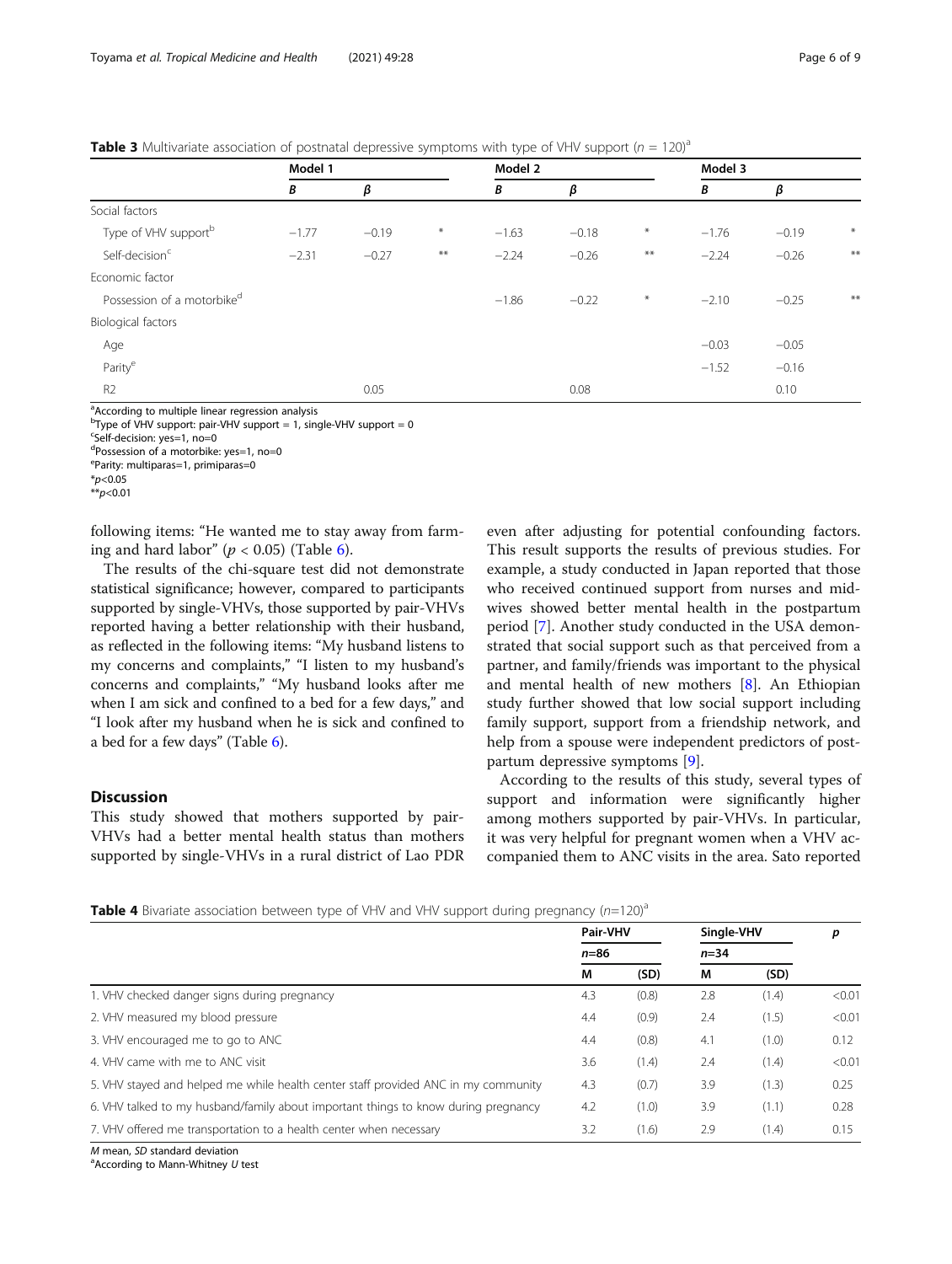<span id="page-6-0"></span>Table 5 Bivariate association between type of VHV and information given by VHV during pregnancy  $(n=120)^{a}$ 

|                                          |          | Pair-VHV | Single-VHV | p     |        |
|------------------------------------------|----------|----------|------------|-------|--------|
|                                          | $n = 86$ |          | $n = 34$   |       |        |
|                                          | М        | (SD)     | M          | (SD)  |        |
| 1. Necessity of receiving ANC            | 3.5      | (0.6)    | 3.0        | (1.0) | 0.03   |
| 2. Importance of facility-based delivery | 3.5      | (0.5)    | 3.1        | (0.9) | 0.02   |
| 3. Danger signs during pregnancy         | 3.4      | (0.6)    | 2.8        | (1.1) | < 0.01 |
| 4. The context of ANC services           | 3.5      | (0.6)    | 3.2        | (0.9) | 0.14   |
| 5. Importance of support from husband    | 3.4      | (0.7)    | 3.1        | (0.9) | 0.09   |
| 6. Advice on preparing for birth         | 3.4      | (0.6)    | 3.1        | (1.0) | 0.19   |
| 7. Advice on delivering the baby         | 3.3      | (0.6)    | 3.0        | (1.0) | 0.15   |
| 8. Advice on breastfeeding               | 3.3      | (0.7)    | 3.1        | (0.8) | 0.40   |
| 9. Advice on raising children            | 3.3      | (0.6)    | 3.1        | (0.9) | 0.26   |

 $M$  mean, SD standard deviation

 $a$ According to Mann-Whitney  $U$  test

that one barrier for pregnant women to access health care facilities was "language difficulty," since their ethnicity differed from that of the health workers in the area [[16\]](#page-8-0). Most of the women in our study belonged to the Makong or Tree tribe and had not received formal education; therefore, conversation in Lao was difficult for them. The training of pair-VHVs to emphasize the importance of ANC and collaboration with health centers/ hospital staff was a success. Especially in this study area, women in their mid-teens tend to marry men who live in villages far from their hometown, which means that they cannot easily ask for help from their own mother/ family and often do not have friends in the neighborhood. They also tend not to have life and social skills because of their low level of education and young age. In addition, women find it difficult to ask for support from single-VHVs because most are male and engaged in various types of work in the area.

Furthermore, the results of this study showed that participants supported by pair-VHVs received a significantly higher level of support from their husbands and had a better relationship with their husbands than those supported by single-VHVs. A previous study showed that husband's support was an important factor in improving the mental health status of mothers  $[8, 9]$  $[8, 9]$  $[8, 9]$  $[8, 9]$ . As such, support from pair-VHVs influences not only the mental health status of mothers, but also improves the support received from their husbands and enhances their marital relationship.

Compared with other countries, the EPDS scores in this study were higher than those of research in Ethiopia (23.7% more than 7 total EPDS scores) and Nigeria (18.6% and 14.6% more than 8 total EPDS scores) [\[9](#page-8-0), [23](#page-8-0), [24\]](#page-8-0). In addition, the EPDS scores of mothers supported by single-VHVs were higher in Thailand (16.8% more than 9 total EPDS scores), Indonesia (22.4% more than 10 total EPDS scores), and India (11.9% more than 12 total EPDS scores) [[25](#page-8-0)–[27](#page-8-0)]. However, the results were lower than those of studies conducted in Pakistan (36% more than 11 total EPDS scores) [[28\]](#page-8-0).

This study was implemented in rural areas and used community-based data collection, similar to research in India and Pakistan [\[27,](#page-8-0) [28\]](#page-8-0). However, the studies in Ethiopia, Nigeria, Thailand, and Indonesia involved hospital or clinical based data collection [[9,](#page-8-0) [23](#page-8-0)–[26\]](#page-8-0). Thus, only mothers who had access to facility-based health services were targeted, which might have influenced their better EPDS scores compared to the participants in this study, especially the mothers supported by single-VHVs. These results may be influenced by the study setting and methodological differences, although the mental health status of participants, especially of mothers supported by single-VHVs, was relatively worse, even among other LMICs. Therefore, expanding the pair-VHV program is

|                                                                                         | Pair-VHV     |        |        | Single-VHV |      |
|-----------------------------------------------------------------------------------------|--------------|--------|--------|------------|------|
|                                                                                         | $n=86$       |        | $n=34$ |            |      |
| Husband's support during pregnancy                                                      | M            | (SD)   | M      | (SD)       |      |
| He wanted me to stay away from farming and hard labor <sup>a</sup>                      | 4.1          | (1.0)  | 3.6    | (1.1)      | 0.02 |
| He took care of the older children more often <sup>a</sup>                              | 4.1          | (1.2)  | 3.8    | (1.1)      | 0.08 |
| He took me to a health facility to receive ANC <sup>a</sup>                             | 4.1          | (1.2)  | 4.2    | (1.1)      | 0.97 |
| Relationship with husband                                                               | $\mathsf{n}$ | (9/6)  | N      | (% )       |      |
| My husband listens to my concerns and complaints b                                      | 62           | (72.1) | 19     | (55.9)     | 0.09 |
| I listen to my husband's concerns and complaints b                                      | 56           | (65.1) | 16     | (47.1)     | 0.07 |
| My husband looks after me when I am sick and confined to a bed for a few days b         | 80           | (93.0) | 28     | (82.4)     | 0.08 |
| look after my husband when he is sick and confined to a bed for a few days <sup>b</sup> | 73           | (84.9) | 26     | (76.5)     | 0.27 |

 $M$  mean, SD standard deviation

 $^a$ Mann-Whitney U test Chi-square test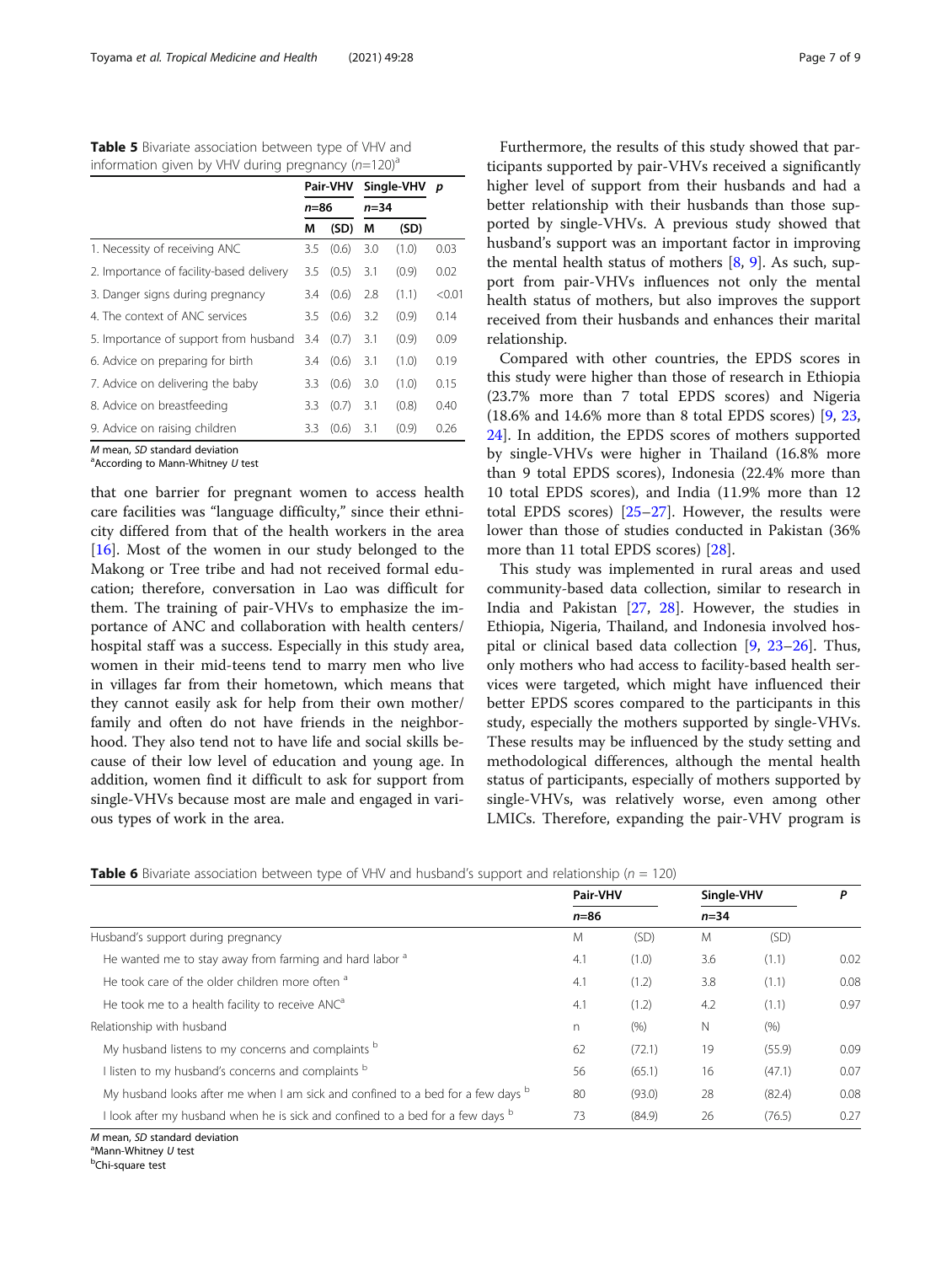<span id="page-7-0"></span>very important for ethnic minority women in remote rural areas in Lao PDR.

#### Limitations

This study highlights the need for a focus on ethnic minority mothers living in remote and rural villages in Lao PDR. However, this study has certain limitations. First, this was a cross-sectional posttest design study with nonequivalent groups. Absence of data before the introduction of pair-VHVs in the villages is a limitation. The difference between two groups in this study could therefore be attributed to selection differences at baseline. There is therefore the possibility that mothers supported by pair-VHVs possessed better mental health status before the project started.

Second, this study focused on the following factors: (1) biological characteristics, (2) economic status, and (3) social factors. However, other factors such as psychological, obstetric, and pediatric factors are also associated with postnatal depressive symptoms [[29\]](#page-8-0). This information is difficult to collect in this study population. However, further clinical research will likely show improvements in postnatal depressive symptoms.

Finally, this study covers all villages where VHVs work as pairs. Comparative villages were selected where VHVs work alone in the same district. However, the participation rate was lower in villages where VHVs worked as pairs (64.2%) than in villages where they worked alone (91.3%). The number of targets for this analysis was only 34 in villages where VHVs work alone and 86 in villages where they work as pairs (29.6% and 45.3% of the total target population, respectively). This difference may have influenced the results of this study. Examining interinterviewer differences is also necessary but was not possible in this study due to the limited numbers of participants. Despite these limitations, this study is valuable as it highlights the need for a focus on ethnic minority mothers living in remote and rural villages in Lao PDR where it is difficult to access essential and basic health services.

### Conclusions

Mothers supported by pair-VHVs had a significantly lower EPDS score than those supported by single-VHVs in a rural district of Lao PDR. The findings of this study suggest that the support of male and female health volunteer pairs contributes to improving the mental health status of ethnic minority mothers in remote rural areas in Lao PDR where it is difficult to access essential and basic health services. The expansion of a program to train female VHVs to work with male VHVs is necessary for improving maternal and child health in the area.

#### Abbreviations

ANC: Antenatal care; CHWs: Community health workers; EPDS: Edinburgh Postnatal Depression Scale; HICs: High-income countries; LMICs: Low- and middle-income countries; PDR: People's Democratic Republic; VHVs: Village health volunteers; WHO: World Health Organization

#### Acknowledgements

We are grateful to the study participants. We would like to thank the staff of the Xepon District Health Office, Savannakhet Provincial Health Department, and Lao Tropical and Public Health Institute for their support and contributions to this study. We would also like to thank Editage (www.editage.com) for English language editing.

#### Authors' contributions

NT developed the research proposal, analyzed the data, and wrote the manuscript. IV and TP coordinated the data collection in the field. MU contributed to developing the research proposal, drafting the manuscript, and collecting the data; CM, FN, and KM provided technical advice and coordination for the data collection. KS, TT, MT, YT, and YE contributed to the data analysis and manuscript drafting. SK supervised the field research. JK supervised all processes of the study. All authors read and approved the final manuscript.

#### Funding

This work was supported by the Grant-in-Aid for Scientific Research (C) from JSPS, JP18K10540. This funding body had no role in the study design, manuscript composition, or the collection, analysis, or interpretation of the data.

#### Availability of data and materials

The datasets used and/or analyzed during the current study are available from the corresponding author on reasonable request.

#### **Declarations**

#### Ethics approval and consent to participate

Ethical approval for this study was obtained from the Epidemiology Ethical Review Committee of University of the Ryukyus (Clearance No. 1367) and the National Ethics Committee for Health Research of Laos PDR (Clearance No. 24). All participants provided verbal consent to be included in this study.

#### Consent for publication

Not applicable

#### Competing interests

The authors declare that they have no competing interests.

#### Author details

<sup>1</sup>School of Health Sciences, Faculty of Medicine, University of the Ryukyus, Okinawa, Japan. <sup>2</sup>Savannakhet Provincial Health Department, Savannakhet Lao People's Democratic Republic. <sup>3</sup>Department of Global Health, Graduate School of Health Sciences, University of the Ryukyus, Okinawa, Japan. <sup>4</sup>Asia Health and Education Fund, Tokyo, Japan. <sup>5</sup>Nagasaki University School of Tropical Medicine and Global Health, Nagasaki, Japan. <sup>6</sup>Department of Public Health, Graduate School of Medicine, Osaka University, Osaka, Japan. <sup>7</sup>Lac Tropical and Public Health Institute, Ministry of Health, Vientiane, Lao People's Democratic Republic.

### Received: 13 December 2020 Accepted: 15 March 2021 Published online: 30 March 2021

#### References

- 1. Weinberg MK, Tronick ED. The impact of maternal psychiatric illness on infant development. J Clin Psychiatry. 1998;59(2):53–61.
- 2. Goodman SH. Depression in mothers. In: Hoeksema SN, Cannon TD, Widiger T, editors. Annual review of clinical psychology, Palo Alto. Annual Reviews. 2007;3:107–35.
- 3. National Research Council and Institute of Medicine. Depression in parents, parenting, and children: opportunities to improve identification, treatment, and prevention. In: England MJ, Sim LJ, editors. Committee on depression, parenting practices, and the healthy development of children. Washington, DC: The National Academies Press; 2009. p. 119–81.